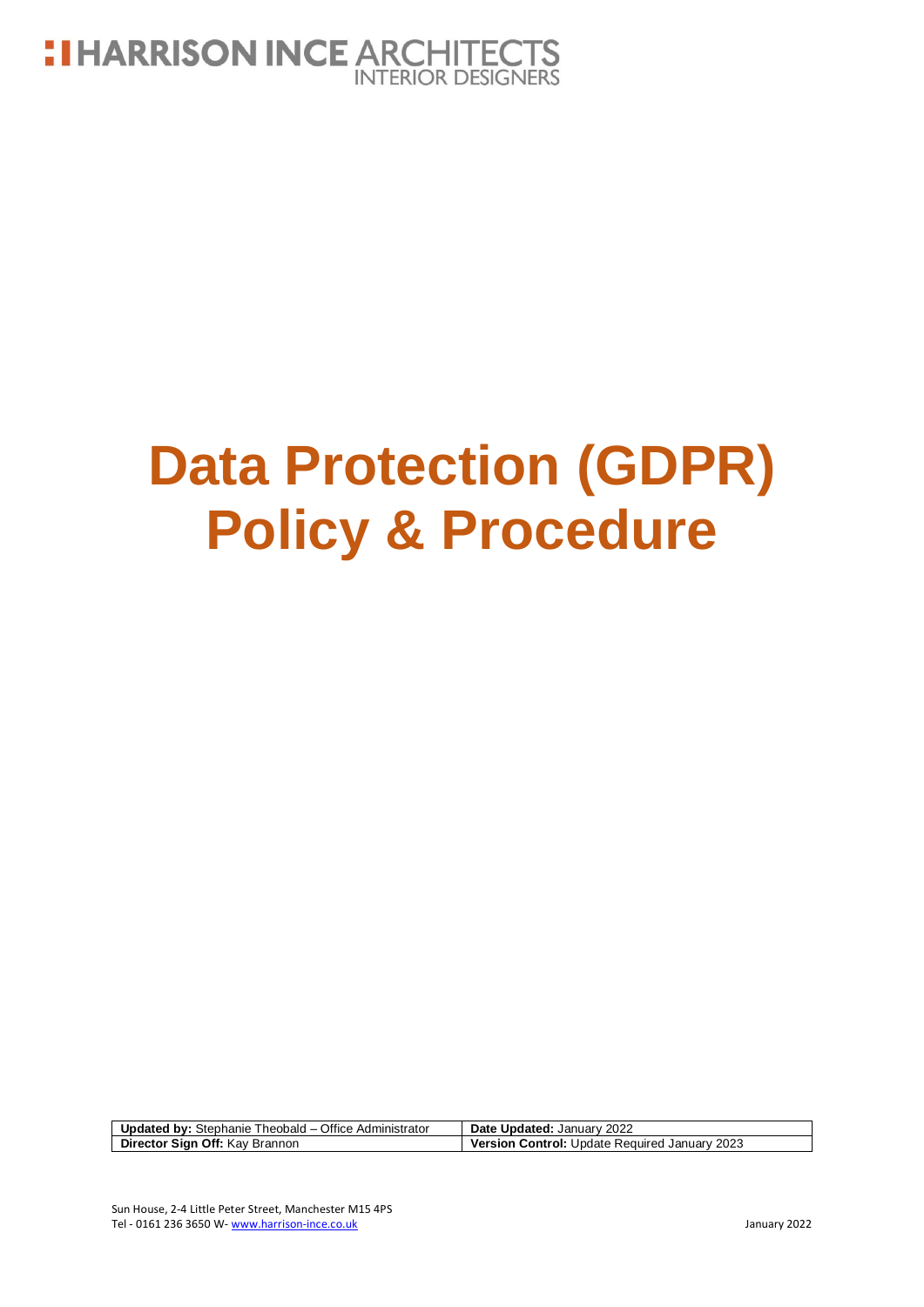## **Rational:**

Harrison Ince Ltd is committed to a policy of protecting the rights and privacy of individuals, including staff members and others, in accordance with the General Data Protection Regulation (GDPR) May 2018.

The new regulatory environment demands higher transparency and accountability in how membership organisations use personal data. It also requires new and stronger rights for individuals to understand and control that use.

The GDPR contains provisions that Harrison Ince Ltd will need to be aware of as data controller and processor, including provisions intended to enhance the protection of staff's personal data. For example, the GDPR requires that:

We must ensure that our privacy notices are written in a clear, plain way that staff and others will understand.

Harrison Ince Ltd needs to process certain information about its staff, clients and suppliers and others with whom it has a relationship for various purposes such as, but not limited to:

- the recruitment and payment of staff
- the administration of Architectural and Interior Design Services
- provide Architectural and Interior Design Services
- recording Architectural and Interior Design Services for legal and contractual obligations
- collecting fees
- complying with legal obligations to funding bodies and government including local government

To comply with various legal obligations, including the obligations imposed on it by the General Data Protection Regulation (GDPR) Harrison Ince Ltd must ensure that all this information about individuals is collected and used fairly, stored safely and securely, and not disclosed to any third party unlawfully.

#### **Compliance:**

This policy applies to all staff, clients, suppliers and others, of Harrison Ince Ltd. Any breach of this policy or of the Regulation itself will be considered an offence and the disciplinary procedures will be invoked.

As a matter of best practice, other agencies and individuals working with Harrison Ince Ltd and who have access to personal information, will be expected to read and comply with this policy. It is expected that departments who are responsible for dealing with external bodies will take the responsibility for ensuring that such bodies sign an agreement to abide by this policy.

This policy will be updated as necessary to reflect best practice in data management, security and control and to ensure compliance with any changes or amendments to the GDPR and other relevant legislation.

The Company will collect and process information relating to you in accordance with the privacy notice policy.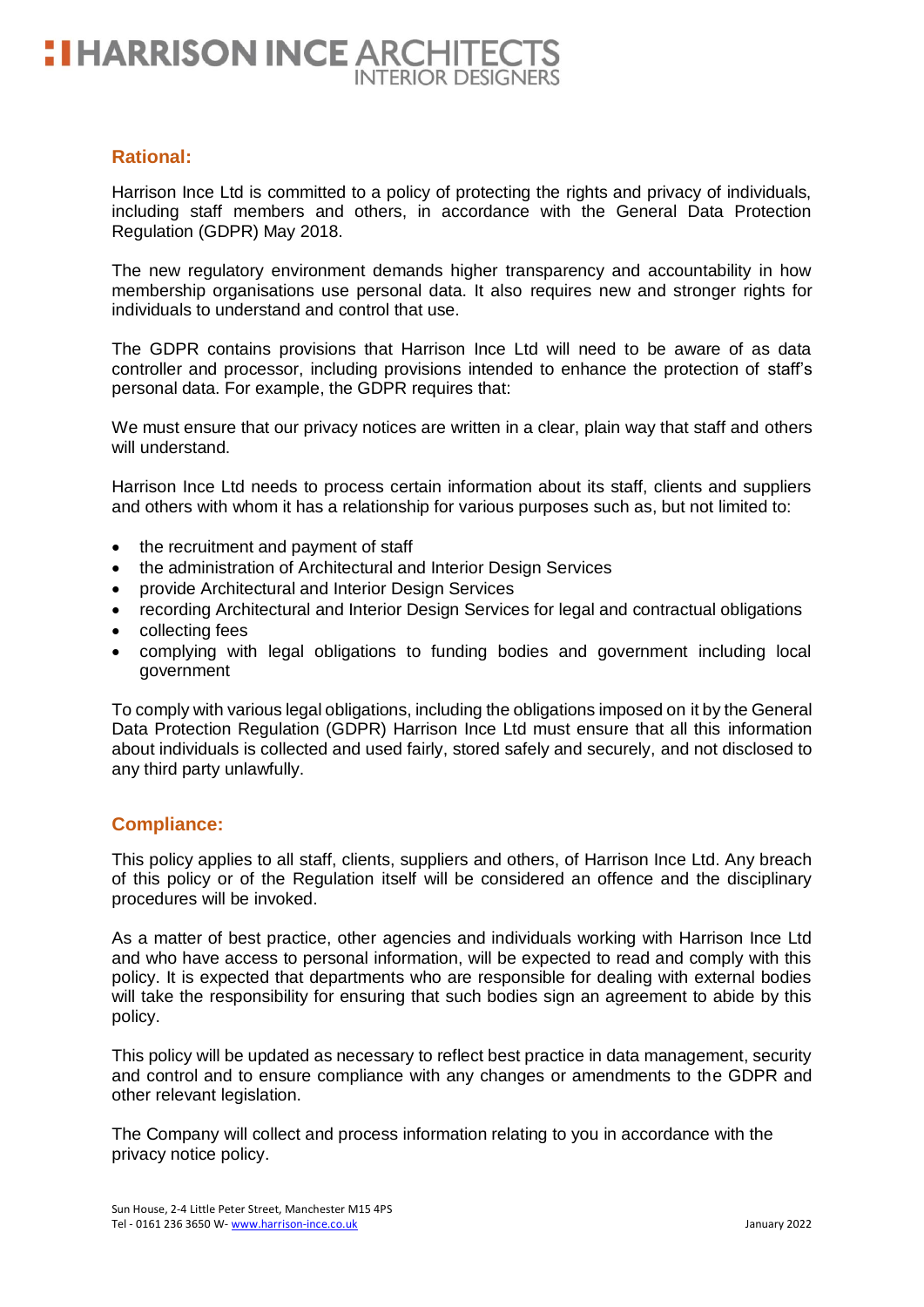You shall comply with the Company's data protection privacy notice and policy when handling personal data in the course of employment including personal data relating to any employee, worker, contractor, customer, client, supplier or agent of the Company. You will also comply with the Company's associated policies including IT & communications systems policy and Social media policy.

Failure to comply with the Company's data protection privacy notice and associated policies may be dealt with under our disciplinary procedure and, in serious cases, may be treated as gross misconduct leading to summary dismissal.

# **General Data Protection Regulation (GDPR):**

This piece of legislation came into force on the  $25<sup>th</sup>$  May 2018. The GDPR regulates the processing of personal data, and protects the rights and privacy of all living individuals (including children), for example by giving all individuals who are the subject of personal data a general right of access to the personal data which relates to them.

Individuals can exercise the right to gain access to their information by means of a 'subject access request'. Personal data is information relating to an individual and may be in hard or soft copy (paper/manual files; electronic records; photographs; CCTV images), and may include facts or opinions about a person.

For more detailed information on these Regulations see the Data Protection, Data Sharing Code of Practice (DPCoP) from the Information Commissioner's Office (ICO). Please follow this link to the ICO's website [\(www.ico.gov.uk\)](http://www.ico.gov.uk/)

# **Data Retention Requirements:**

This section sets guidelines for retaining the different types of company data.

- personal customer data: Personal data will be held for as long as the individual is a customer of the company plus 6 years
- personal employee data: General employee data will be held for the duration of employment and then for 6 years after the last day of contractual employment. Employee contracts will be held for 6 years after last day of contractual employment
- tax payments will be held for 7 years
- records of leave will be held for 3 years
- recruitment details: Interview notes of unsuccessful applicants will be held for 1 year after interview. This personal data will then be destroyed
- planning data: 7 years
- health and safety: 7 years for records of major accidents and dangerous occurrences
- public data: Public data will be retained for 3 years
- operational data: Most company data will fall in this category. Operational data will be retained for 5 years
- critical data including Tax and VAT: Critical data must be retained for 7 years
- confidential data: Confidential data must be retained for 7 years

## **Data Protection Principles:**

The legislation places a responsibility on every data controller and data processor to process any personal data in accordance with the eight principles. More detailed guidance on how to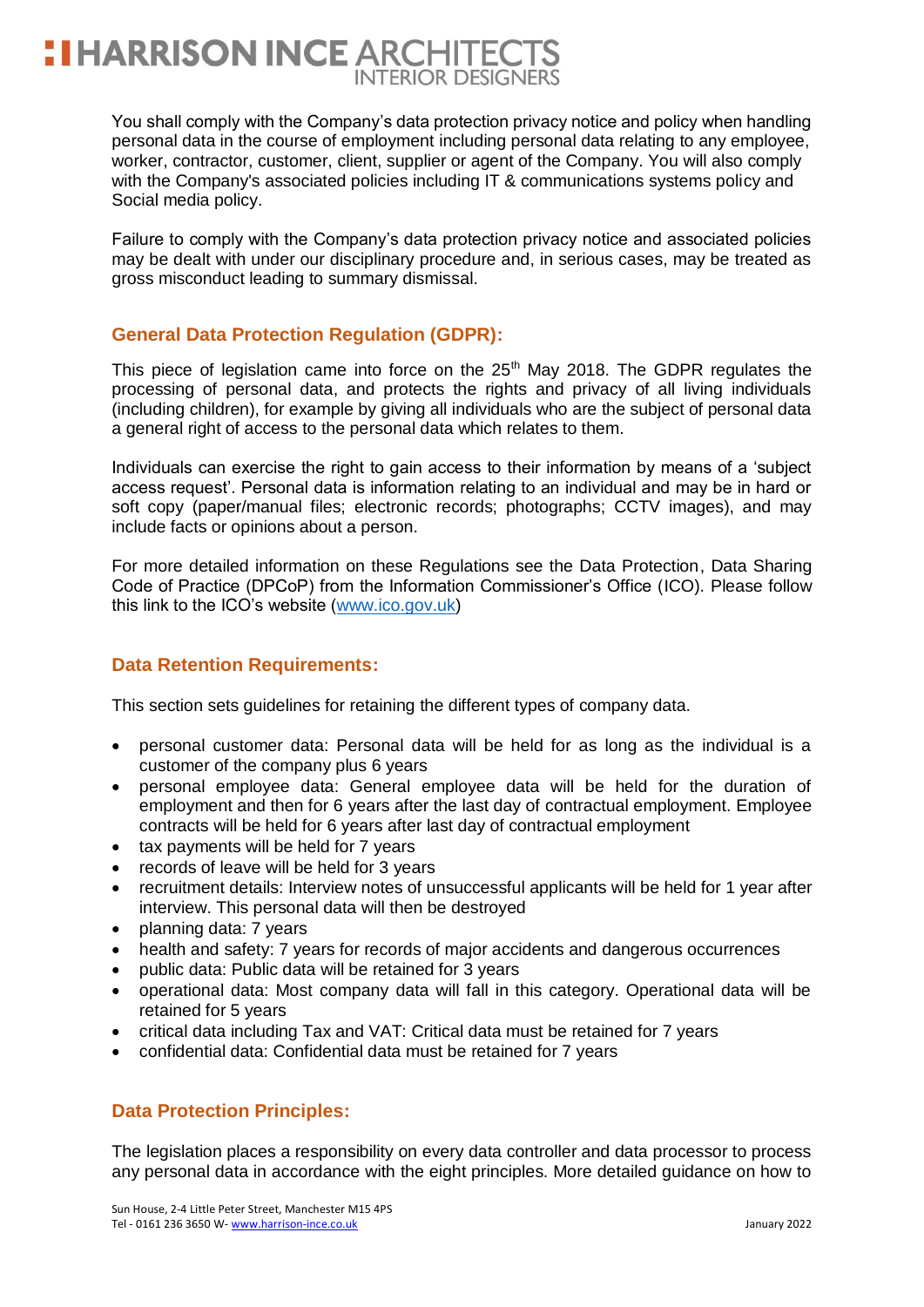# **HARRISON INCE ARCHITECT INTERIOR DESIGNERS**

comply with these principles can be found in the DPCoP. Please follow this link to the ICO's website (www.ico.gov.uk) In order to comply with its obligations; FPB undertakes to adhere to the eight principles:

#### **1) Process personal data fairly and lawfully**

Harrison Ince Ltd will make all reasonable efforts to ensure that individuals who are the focus of the personal data (data subjects) are informed of the identity of the data controller/ data processor, the purposes of the processing, any disclosures to third parties that are envisaged; given an indication of the period for which the data will be kept, and any other information which may be relevant.

#### **2) Process the data for the specific and lawful purpose for which it collected that data and not further process the data in a manner incompatible with this purpose**

Harrison Ince Ltd will ensure that the reason for which it collected the data originally is the only reason for which it processes data, unless the individual is informed of any additional processing before it takes place.

#### **3) Ensure that the data is adequate, relevant and not excessive in relation to the purpose for which it is processed**

Harrison Ince Ltd will not seek to collect any personal data which is not strictly necessary for the purpose for which it was obtained. Forms for collecting data will always be drafted with this mind. If any irrelevant data are given by individuals, they will be destroyed immediately.

#### **4) Keep personal data accurate and, where necessary, up to date**

Harrison Ince Ltd will review and update all data on a regular basis. It is the responsibility of the individuals giving their personal data to ensure that this is accurate, and each Individual should notify Harrison Ince Ltd if, for example, a change in circumstances mean that the data needs to be updated. It is the responsibility of Harrison Ince Ltd to ensure that any notification regarding the change is noted and acted on.

#### **5) Only keep personal data for as long as is necessary**

Harrison Ince Ltd undertakes not to retain personal data for longer than is necessary to ensure compliance with the legislation, and any other statutory requirements. This means Harrison Ince Ltd will undertake a regular review of the information held and implement a weeding process.

Harrison Ince Ltd will dispose of any personal data in a way that protects the rights and privacy of the individual concerned (e.g., secure electronic deletion, shredding and disposal of hard copy files as confidential waste). A log will be kept of the records destroyed.

#### **6) Process personal data in accordance with the rights of the data subject under the legislation.**

Individuals have various rights under the legislation including a right to:

- be told the nature of the information Harrison Ince Ltd holds and any parties to whom this may be disclosed to
- prevent processing likely to cause damage or distress
- prevent processing for purposes of direct marketing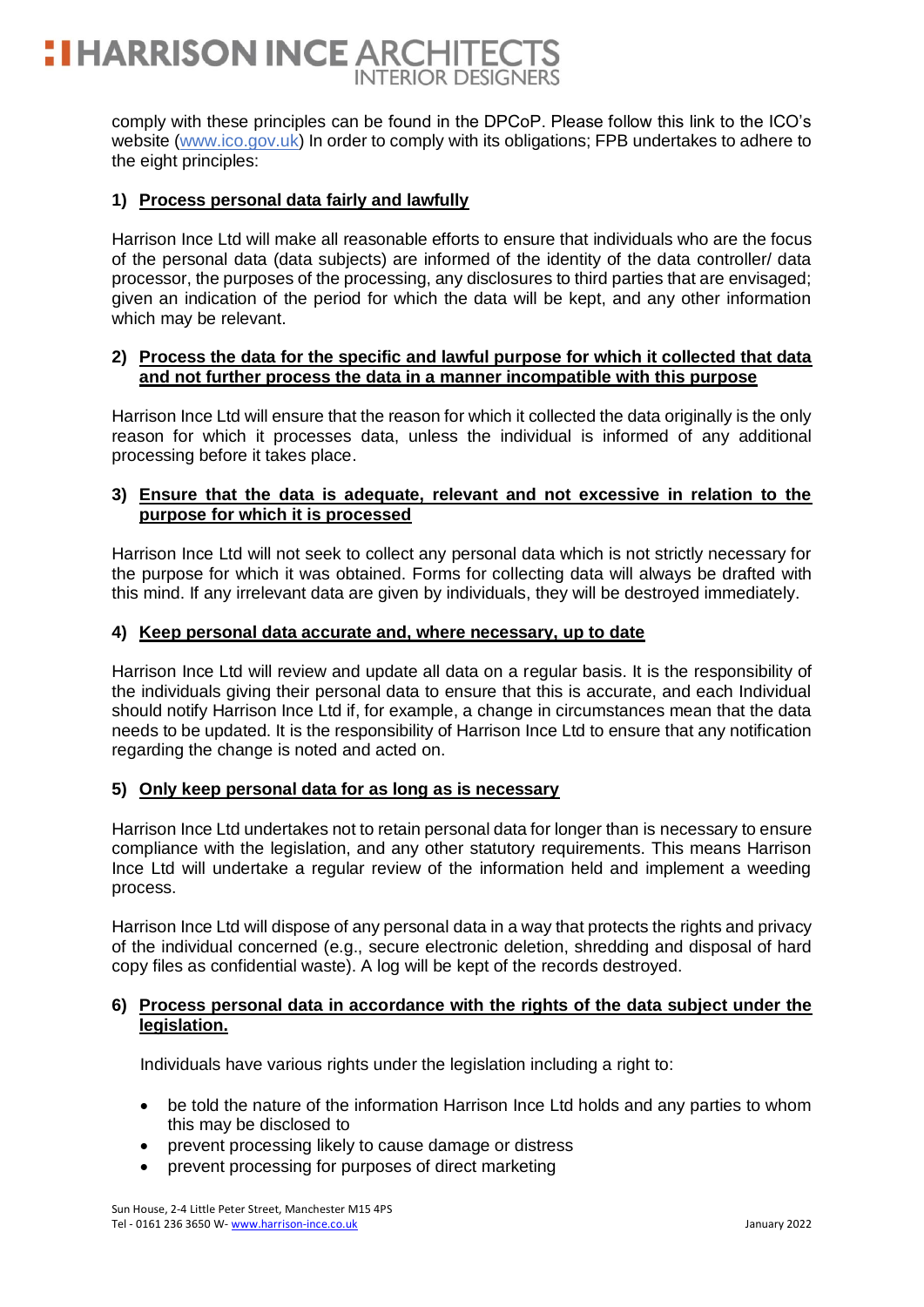# **HARRISON INCE ARCHITEC INTERIOR DESIGNERS**

- be informed about the mechanics of any automated decision-making process that will significantly affect them
- not have significant decisions that will affect them taken solely by automated process
- sue for compensation if they suffer damage by any contravention of the Legislation
- take action to rectify, block, erase or destroy inaccurate data
- request that the Office of the Information Commissioner assess whether any provision of the Act has been contravened

Harrison Ince Ltd will only process personal data in accordance with individuals' rights.

#### **7) Put appropriate technical and organisational measures in place against unauthorised or unlawful processing of personal data, and against accidental loss or destruction of data**

All members of staff are responsible for ensuring that any personal data which they hold is kept securely and not disclosed to any unauthorised third parties. Harrison Ince Ltd will ensure that all personal data is accessible only to those who have a valid reason for using it.

Harrison Ince Ltd will have in place appropriate security measures examples include but are not limited to:

- keeping all personal data in a lockable cabinet with key-controlled access
- password protecting personal data held electronically
- holding all client and supplier data on a secure PC or cloud
- ensuring any data sent to third parties for the purposes of our services is sent in a secure and encrypted manor
- archiving personal data which are then kept securely
- annually deleted aged/ irrelevant data/ incorrect data
- placing any PCs or terminals, CCTV camera screens etc. that show personal data so that they are not visible except to authorised staff
- ensuring that PC screens are not left unattended without a password protected screensaver being used

In addition, Harrison Ince Ltd will put in place appropriate measures for the deletion of personal data - manual records will be shredded or disposed of as 'confidential waste' and appropriate contract terms will be put in place with any third parties undertaking this work.

Hard drives of redundant PCs will be wiped clean before disposal or if that is not possible, destroyed physically. A log will be kept of the records destroyed.

This policy also applies to staff and third parties who process personal data 'off-site', e.g., when working at home, and in circumstances additional care must be taken regarding the security of the data.

#### **8) Ensure that no personal data is transferred to a country or a territory outside the European Economic Area (EEA) unless that country or territory ensures adequate level of protection for the rights and freedoms of data subjects in relation to the processing of personal data**

Harrison Ince Ltd will not transfer data to such territories without the explicit consent of the individual.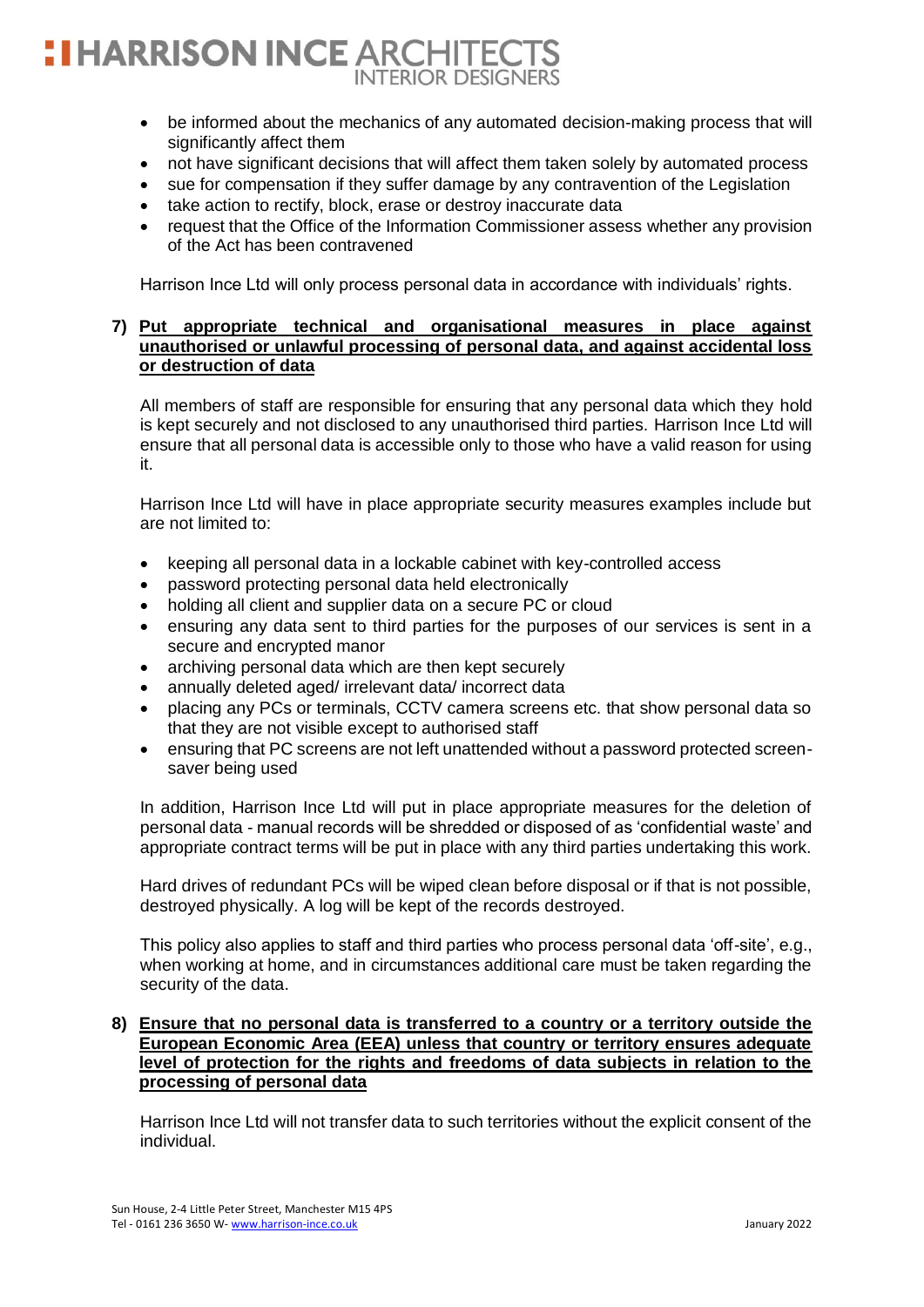This also applies to publishing information on the Internet - because transfer of data can include placing data on a website that can be accessed from outside the EEA - so Harrison Ince Ltd will always seek the consent of individuals before placing any personal data (including photographs) on its website.

If Harrison Ince Ltd collects personal data in any form via its website, it will provide a clear and detailed privacy statement prominently on the website, and wherever else personal data is collected.

## **Consent as a basis for processing:**

Although it is not always necessary to gain consent from individuals before processing their data, it is often the best way to ensure that data is collected and processed in an open and transparent manner.

Consent is especially important when Harrison Ince Ltd is processing any sensitive data, as defined by the legislation.

Harrison Ince Ltd understands consent to mean that the individual has been fully informed of the intended processing and has signified their agreement (e.g., by signing of a contractual contract whilst being of a sound mind and without having any undue influence exerted upon them.

Consent obtained on the basis of misleading information will not be a valid basis for processing. Consent cannot be inferred from the non-response to a communication.

Harrison Ince Ltd will ensure that any forms used to gather data on an individual will contain a statement (fair collection statement) explaining the use of that data, how the data may be disclosed and also indicate whether or not the individual needs to consent to the processing.

Harrison Ince Ltd will ensure that if the individual does not give his/her consent for the processing, and there is no other lawful basis on which to process the data, then steps will be taken to ensure that processing of that data does not take place.

#### **Subject Access Requests:**

Individuals have a right to access any personal data relating to them which are held by Harrison Ince Ltd. Any individual wishing to exercise this right should apply in writing to the DPO. Any member of staff receiving a SAR should forward this to the DPO.

Under the terms of the legislation, any such requests must be complied with within 30days.

#### **Disclosure of Data:**

Only disclosures which have been notified and agreed with the approved and authorised third parties must be made and therefore staff should exercise caution when asked to disclose personal data held on another individual or third party.

Harrison Ince Ltd undertakes not to disclose personal data to unauthorised third parties, including unnamed employees of members.